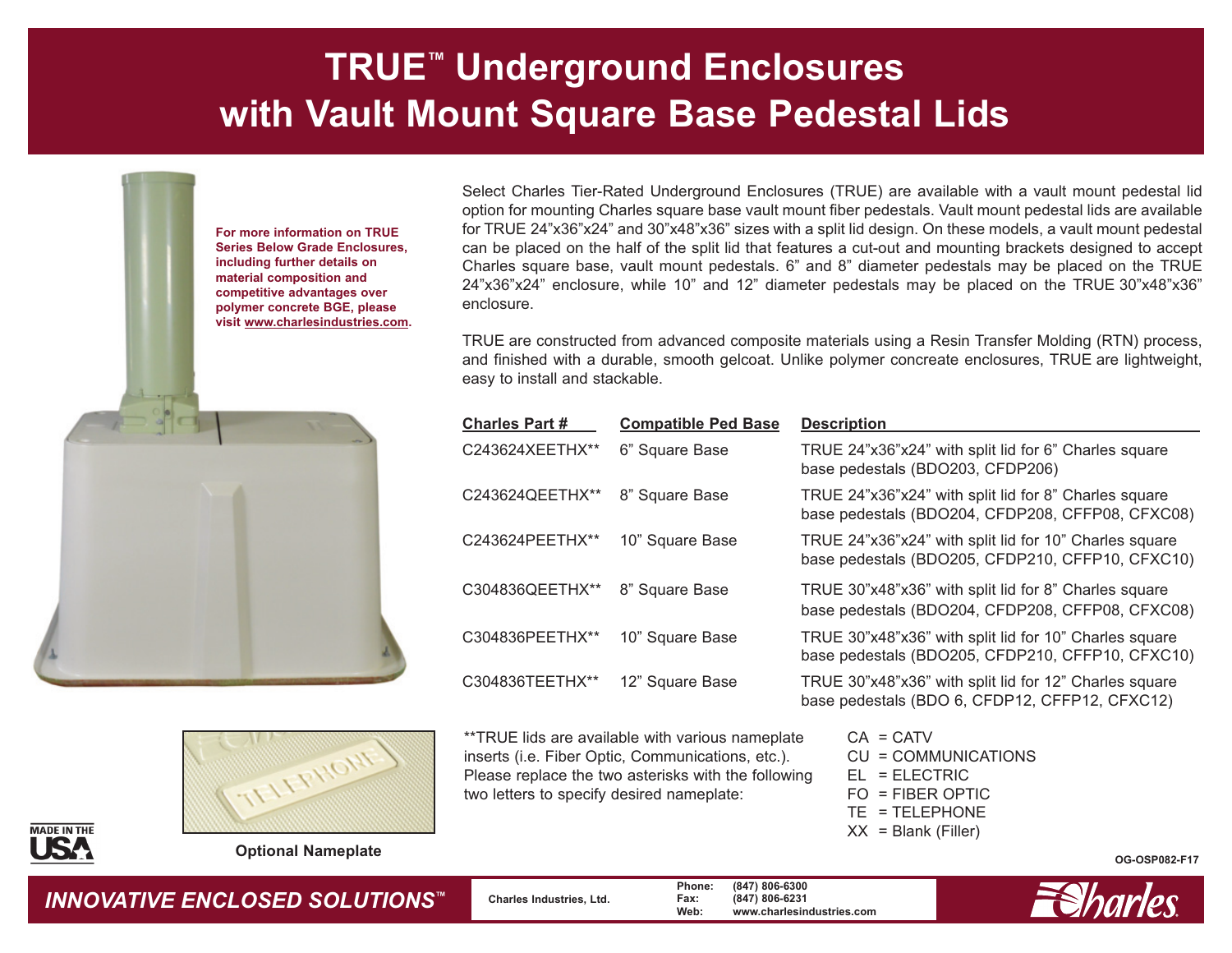## **TRUE™ Underground Enclosures with Vault Mount Square Base Pedestal Lids**

**TRUE 24"x36"x24" Enclosure with Vault Mount Square Base Pedestal Lid**



*INNOVATIVE ENCLOSED SOLUTIONS™* **Charles Industries, Ltd. Phone: (847) 806-6300 Fax: (847) 806-6231 Web: www.charlesindustries.com**